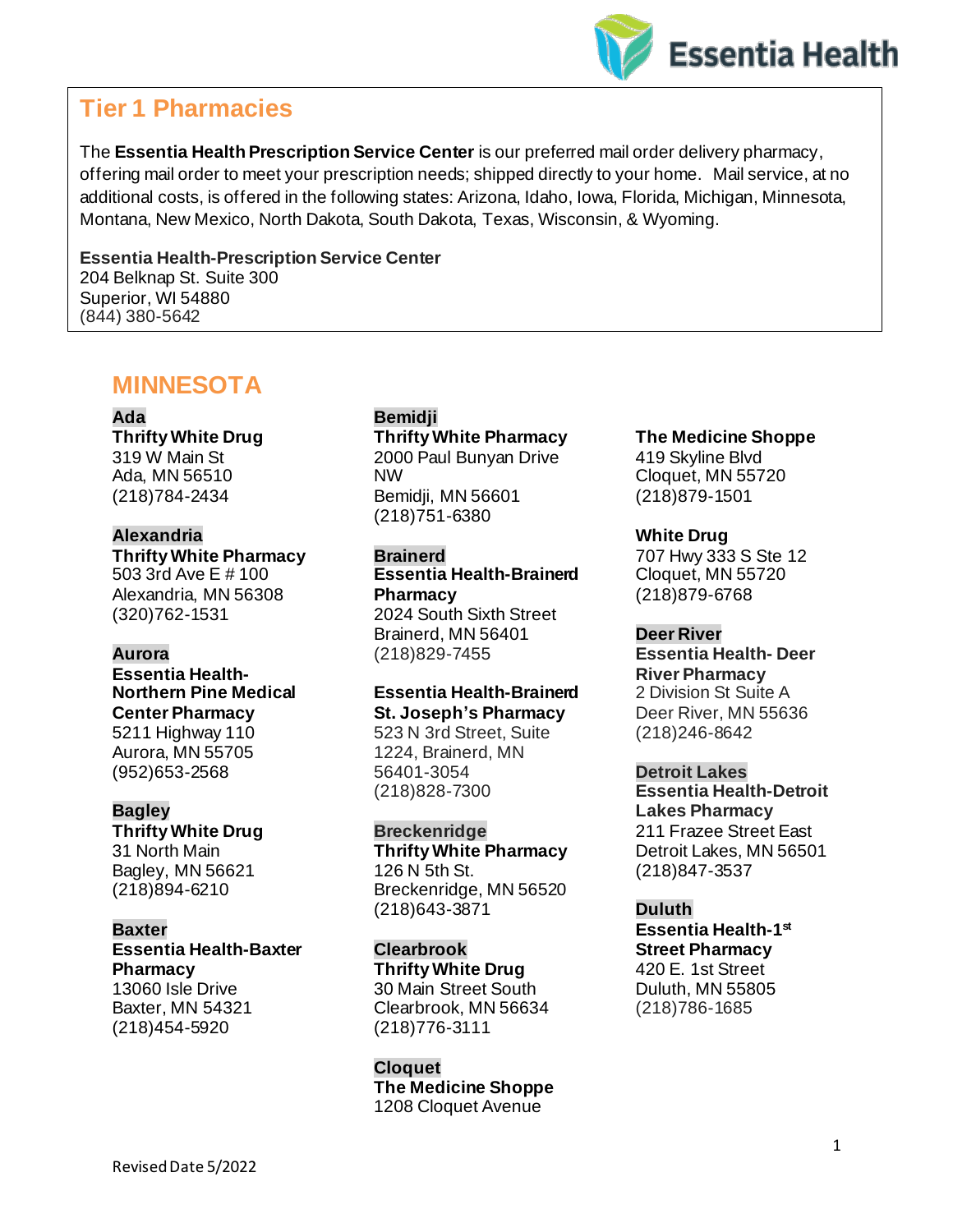**Essentia Health-Duluth 3 rd Street Pharmacy** 400 E. 3rd Street Duluth, MN 55805 (218)786-3137

### **Essentia Health-Lakeside Pharmacy** 4621 E. Superior Street Duluth, MN 55804

(218)786-3784 **Essentia Health-**

**Lakewalk Pharmacy** 1502 London Rd, Ste 101 Duluth, MN 55812 (218)733-1110

### **Essentia Health-West Duluth Pharmacy**

4212 Grand Avenue Duluth, MN 55807 (218)786-3700

### **Ely**

### **Essentia Health – Ely Pharmacy** 1500 E Sheridan St. Suite

100 Ely, MN 55731-1855 218-365-7957

### **Fertile**

**Thrifty White Drug** 203 Mill Street N Fertile, MN 56540 (218)945-6174

## **Fosston**

**Nord's Pharmacy & Gifts** 115 Johnson Ave. N. Fosston, MN 56542 (218)435-6646

## **Graceville**

**Lewis Drug** 318 Studdart Ave. Graceville, MN 56240 (320)748-7112

#### **Grand Rapids**

**Essentia Health-Grand Rapids Pharmacy** 1542 Golf Course Road, Suite 2015 Grand Rapids, MN 55744 (218)322-6210

### **Hermantown**

**Essentia Health-Hermantown Pharmacy** 4855 W. Arrowhead Road Hermantown, MN 55811 (218)786-3549

### **Hibbing**

**Essentia Health-Hibbing Pharmacy** 730 East 34th Street Hibbing, MN 55746 (218)262-5225

### **Hinckley**

**Thrifty White Pharmacy** 45 Lady Luck Drive Hinckley, MN 55037 (320)384-6166

### **International Falls**

**Essentia Health-International Falls Pharmacy** 2501 Keenan Drive I Falls, MN 56649 (218)285-6222

### **Moose Lake**

**White Drug** 60 Arrowhead Ln Moose Lake, MN 55767 (218)458-4401

### **Morris**

**Thrifty White Pharmacy** 3 E Highway 28 Morris, MN 56267 (320)589-4550

### **Park Rapids**

**Coborn'sPharmacy** 209 West First Street Park Rapids, MN 56470 (218)732-0182

**Pelican Rapids Pelican Drug Health Mart** 11 N. Broadway Pelican Rapids, MN 56572 (218)863-1441

### **Pequot Lakes**

**Essentia Health-Pequot Lakes Pharmacy** 30581 Patriot Ave Ste A Pequot Lakes, MN 56472 (218)568-5884

**Perham White Drug** 211 Market Dr, Suite C Perham, MN 56573 (218)346-4840

### **Pierz**

**Thrifty White Pharmacy** 112 Main St S Pierz, MN 56364 (320)468-2072

#### **Pine River Essentia Health-Pine River Pharmacy** 417 Barclay Avenue Pine River, MN 56474 (218)587-3222

**Red Lake Falls Thrifty White Drug** 105 International Drive

Red Lake Falls, MN 56750 (218)253-3480

### **Sandstone**

**Thrifty White Drug** 707 Lundorff Drive Sandstone, MN 55072 (320)245-5500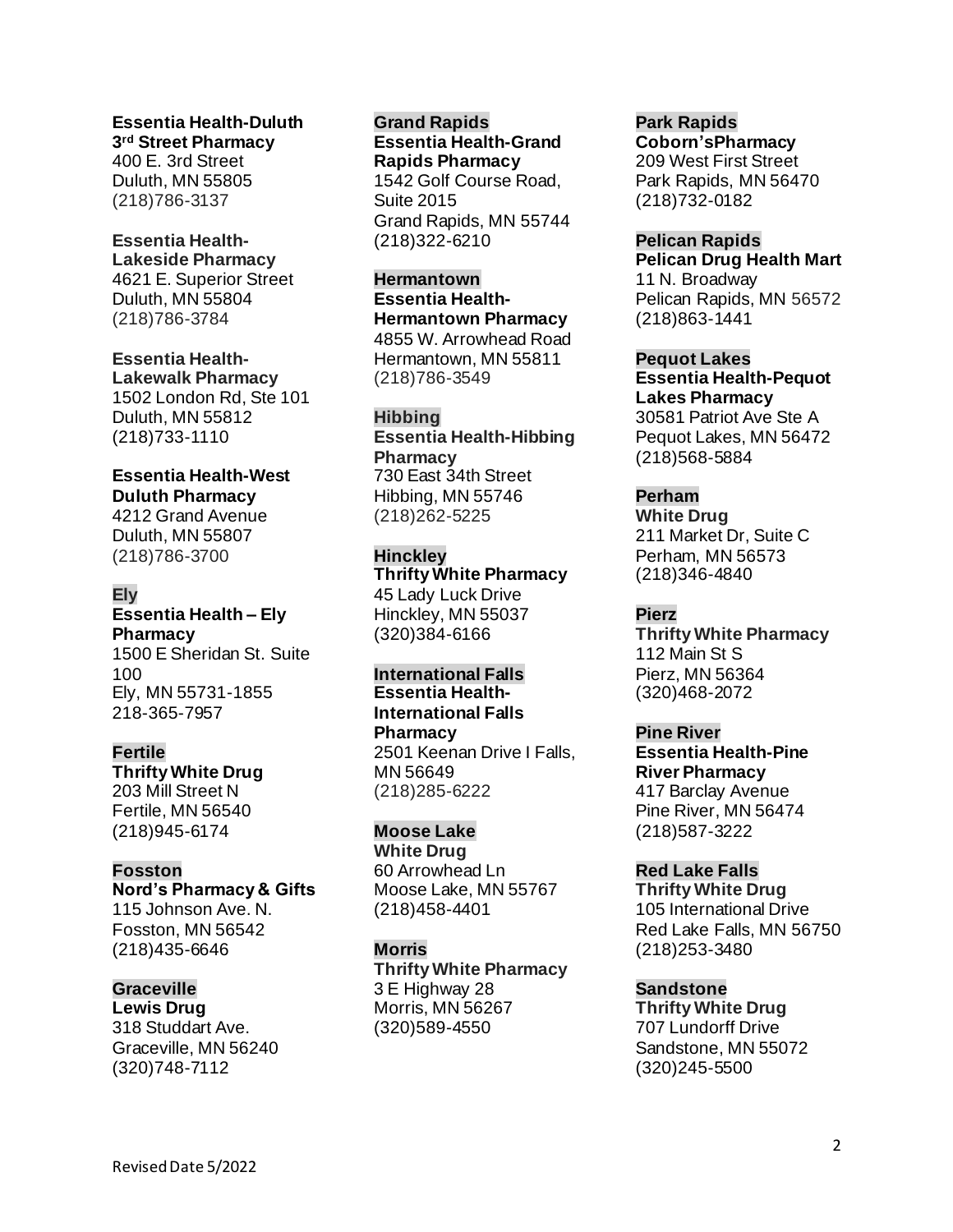### **Silver Bay Essentia Health-Silver Bay Pharmacy** 99 Edison Boulevard, Ste L

Silver Bay, MN 55614 (218)226-3829

## **Two Harbors**

**Essentia Health-Two Harbors Pharmacy** 802 11th Street, Suite C Two Harbors, MN 55616 (218)834-7202

### **Virginia**

**Essentia Health-Virginia Pharmacy** 1101 9th Street North Virginia, MN 55792

(218)749-7828

### **Wadena**

**Thrifty White Pharmacy** 321 Jefferson St North Wadena, MN 56482 (218)631-4050

### **Walker**

**Thrifty White Drug** 603 W Minnesota Avenue West Walker, MN 56484 (218)547-1016

# **NORTH DAKOTA**

### **Fargo**

**Dakota Clinic Pharmacy** 1702 South University Drive Fargo, ND 58103 (701)364-3450

#### **Dakota Clinic Pharmacy** 3000 32nd Avenue S

Fargo, ND 58103 (701)364-7800

### **West Acres Pharmacy**

3902 13th Ave S St 3706 Fargo, ND 58103 (701)282-0285

#### **Jamestown**

**Medicine Shoppe Pharmacy** 703 1st Avenue South Jamestown, ND 58401 (701)252-3002

**White Drug** 320 10<sup>th</sup> St SE Jamestown, ND 58401 (701)252-5980

**White Drug** 310 First Ave South Jamestown, ND 58401 (701)251-1432

### **Lisbon**

**Nucara Pharmacy** 407 Main Street Lisbon, ND 58054 (701)683-5282

### **White Drug**

404 Main Street Lisbon, ND 58054 (701)683-4691

### **Valley City**

**Central Avenue Pharmacy** 323 Central Ave Suite 101 Valley City, ND 58072 (701) 845-5280

**Nucara Pharmacy** 234 Central Avenue North Valley City, ND 58072 (701)845-2652

**Thrifty White Pharmacy** 239 2nd Avenue NW Valley City, ND 58072 (701)845-1763

#### **Wahpeton Thrifty White Pharmacy** 387 11th St S Ste 2 Wahpeton, ND 58075 (701)642-2336

**Wahpeton Drug Company Inc** 508 Dakota Ave. Wahpeton, ND 58075 (701)642-9211

**West Fargo Health Center Pharmacy** 1401 13th Ave E West Fargo, ND 58078 (701)364-5800

# **WISCONSIN**

**Ashland Huhn Rx Drug** 522 West Main Street Ashland, WI 54806 (715)682-3123

**The Medicine Shoppe** 510 Ellis Avenue Ashland, WI 54806 (715)682-2701

### **Hayward**

**Essentia Health-Hayward Pharmacy** 11134 N. Hwy 77 Hayward, WI 54843 (715) 634-6774

### **Spooner**

**Red Cross Pharmacy** 146 Walnut Street Spooner, WI 54801 (715)635-2117

**Schmitz's Economart** 700 South River Street Spooner, WI 54801 (715)635-2836